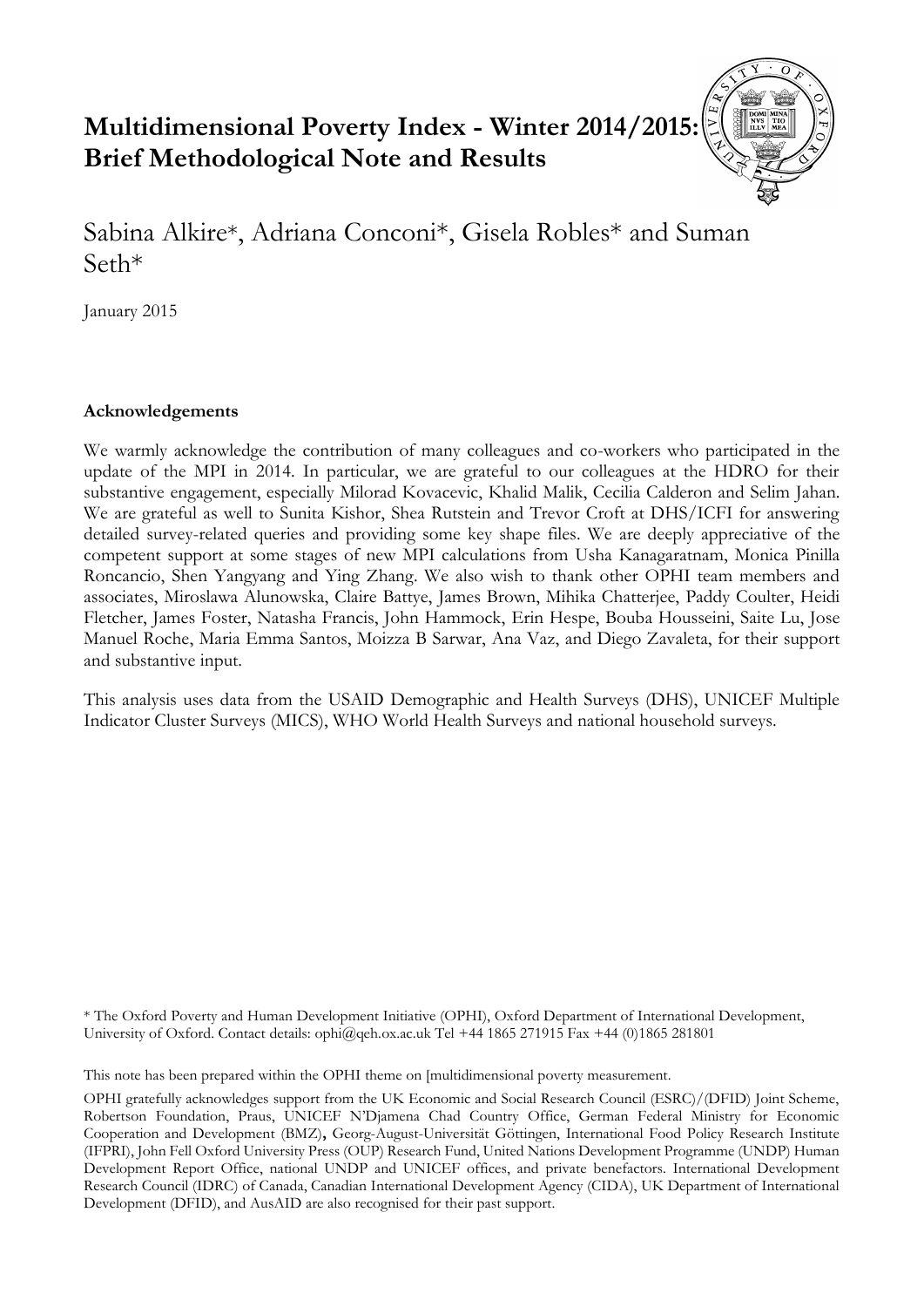## **Contents**

| Introduction                                                        |  |
|---------------------------------------------------------------------|--|
| 1. Winter 2014/2015 MPI Updates                                     |  |
| 2. The MPI Methodology: Poverty, Vulnerability, and Severe Poverty  |  |
| 3. The Measurement of Destitution and of Inequality among the poor. |  |
| 4. Considerations by country                                        |  |

## <span id="page-1-0"></span>**Introduction**

<u>.</u>

The Multidimensional Poverty Index (MPI) (released January 2015, henceforth Winter 2014/2015 MPI) uses the same parameters (dimensions, indicators, cutoffs and weights) and the same functional form (Alkire and Foster Adjusted Headcount Ratio  $M<sub>0</sub>$ ) as in previous years.<sup>1</sup> The main innovations in 2014 consisted in: updating the estimations for a larger series of countries than any previous year, providing further analysis over time, as well as a new measure of destitution, and new measures of inequality among the poor and across subnational regions. This brief methodological note presents the Winter 2014/2015 MPI updates, and the tables with the full results. It first explains the main updates in the 2014/2015 MPI, following the guidelines for updates presented in the 2014 Methodological Note (Alkire, Conconi and Seth 2014b). It summarizes the MPI methodology that has been presented in detail in previous methodological notes (Alkire and Santos 2010; Alkire, Roche, Santos and Seth 2011; Alkire, Conconi and Roche 2013; Alkire, Conconi and Seth 2014b). Then it briefly describes the measures of destitution and the index of inequality among the poor. The methodologies presented in this note were used to generate the tables on the MPI and the 110 country briefings and interactive maps available on OPHI's website. The tables are presented as appendices and are available for download as Excel files.

## <span id="page-1-1"></span>**1. Winter 2014/2015 MPI Updates**

## **Updated MPIs from new data and discontinued countries**

The Winter 2014/15 MPI has new and updated estimations with more recent data for 17 countries. Thirty three countries were updated in 2014; in 2013 there were updates for 16 countries and in 2011, for 25 countries. MPI estimations for 42 countries are carried out with data that predates 2006, 35 estimations are carried out with data collected between 2007 and 2010, and the number of analysis with data from 2011 onwards has increased to 33.

The countries in 2014/2015, together with the surveys used and years are as follows.<sup>2</sup> **New countries:** Saint Lucia (MICS 2012), Comoros (DHS - MICS 2012). **Updated countries:** Benin (DHS 2011-12), Chad (MICS 2010), Democratic Republic of the Congo (DHS 2013-14), Guinea (DHS-MICS 2012),

<sup>1</sup> From January 2015, the global MPI estimations will be updated twice per year. This methodological note appends the considerations for the new and updated country estimations to a shortened version of the June 2014 methodological note. The Winter 2014/15 MPI team was led by Gisela Robles Aguilar.

<sup>2</sup> Recent surveys for other countries/years were also considered but eventually dismissed from the calculations of the MPI 2015 because they do not satisfy the policies for updating, as explained in the 2013 Methodological Note (Argentina MICS 2011, Costa Rica MICS 2011, Jamaica MICS 2011).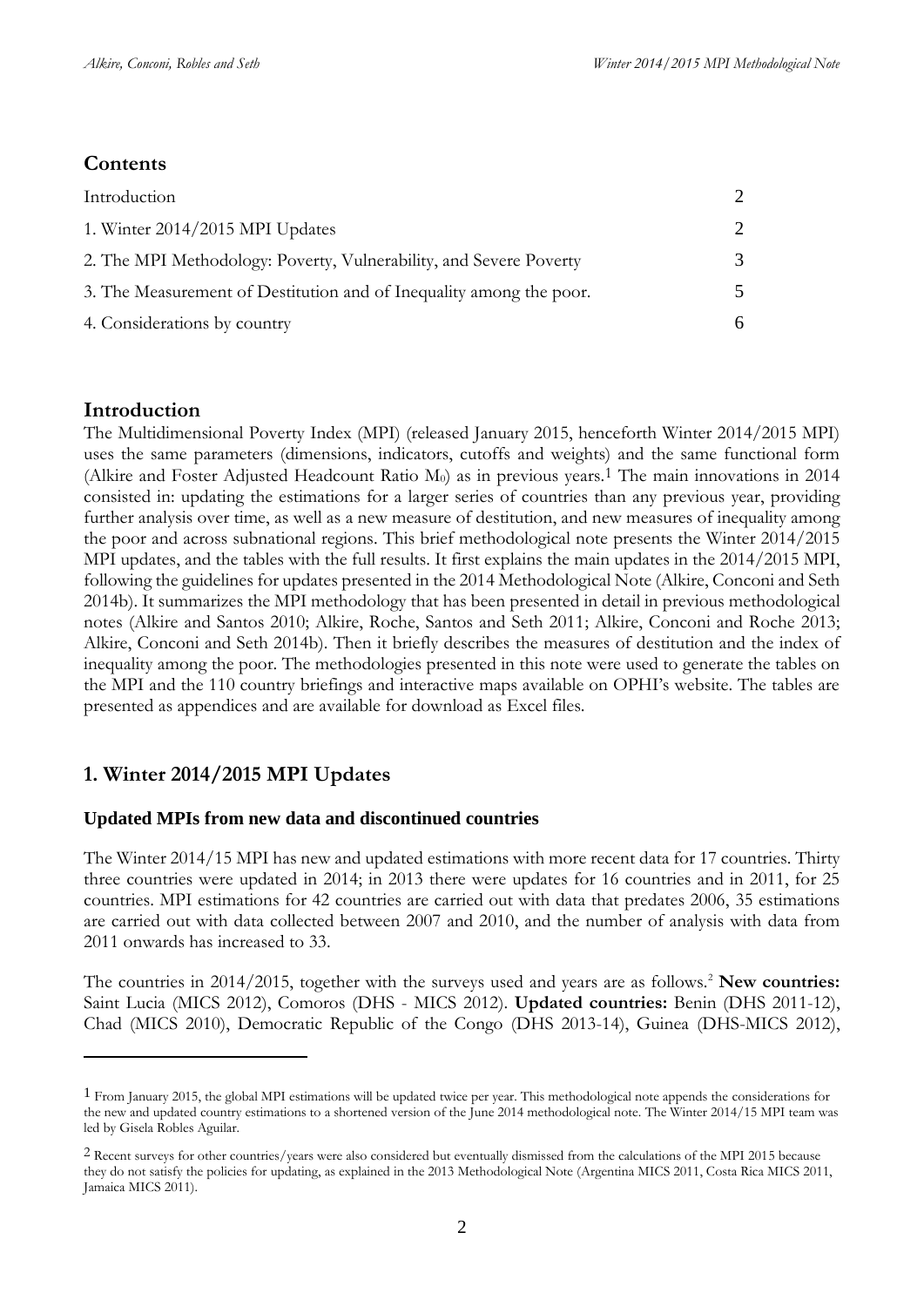Jordan (DHS 2012), Kyrgyzstan (DHS 2012), Liberia (DHS 2013), Mali (DHS 2012-13), Mongolia (MICS 2010), Nigeria (DHS 2013), State of Palestine (MICS 2010), Philippines (DHS 2013), Senegal (DHS-Continuous 2012-13), Sierra Leone (DHS 2013) and Ukraine (MICS 2012).

In order to enhance international comparability, the survey data used to estimate the MPI is dated from 2003 to 2014, except for the inclusion of China's WHS 2002 estimations. In 2014, the MPI reported estimations from 2003 to 2013 along with China WHS 2002. In 2013, MPI estimations were carried out using data from 2002-2011; in 2011 from 2000-2010; and in 2010 from 2000-2008.

## **Policies regarding population figures and complementary information**

As stated in the 2014 Methodological Note, the surveys are dated according to the year in which the fieldwork took place, as detailed in the survey report. If the fieldwork took place during two calendar years, the data will be labelled with both years, e.g. 2010/11.

In this case, the population figures indicated as those of the year of the survey, as well as the complementary information, will correspond to the second calendar year, or the closest available year with information.

Population figures are reported for 2010 and 2011, using the 2012 Revision of World Population Prospects (UNDESA 2013). When, for illustrative purposes, regional aggregates are presented, 2010 population data are employed. Aggregate estimates in 2013 used 2009 population data. The population year used for aggregate estimates changes by one year annually in the summer updates.

# <span id="page-2-0"></span>**2. The MPI Methodology: Poverty, Vulnerability, and Severe Poverty**

The MPI is a measure of acute global poverty developed by the Oxford Poverty and Human Development Initiative (OPHI) with the United Nations Development Programme's *Human Development Report* (Alkire and Santos 2010, 2014; UNDP 2010 and previous methodological notes). The index belongs to the family of measures developed by Alkire and Foster (2007, 2011; Alkire, Foster, Roche, Seth, Santos, Roche and Ballon (2015 *forthcoming*). In particular, it is an application of the adjusted headcount ratio,  $M_0$ . This methodology requires determining the unit of analysis (i.e. household), identifying the set of indicators in which they are deprived at the same time and summarizing their poverty profile in a weighted deprivation score. They are identified as multidimensionally poor if their deprivation score exceeds a cross-dimensional poverty cutoff. The proportion of poor people and their average deprivation score (i.e. the 'intensity' of poverty or percentage of simultaneous deprivations they experience) become part of the final poverty measure. A more formal explanation of the methodology is presented in Alkire and Santos (2014) and in Alkire and Foster (2011).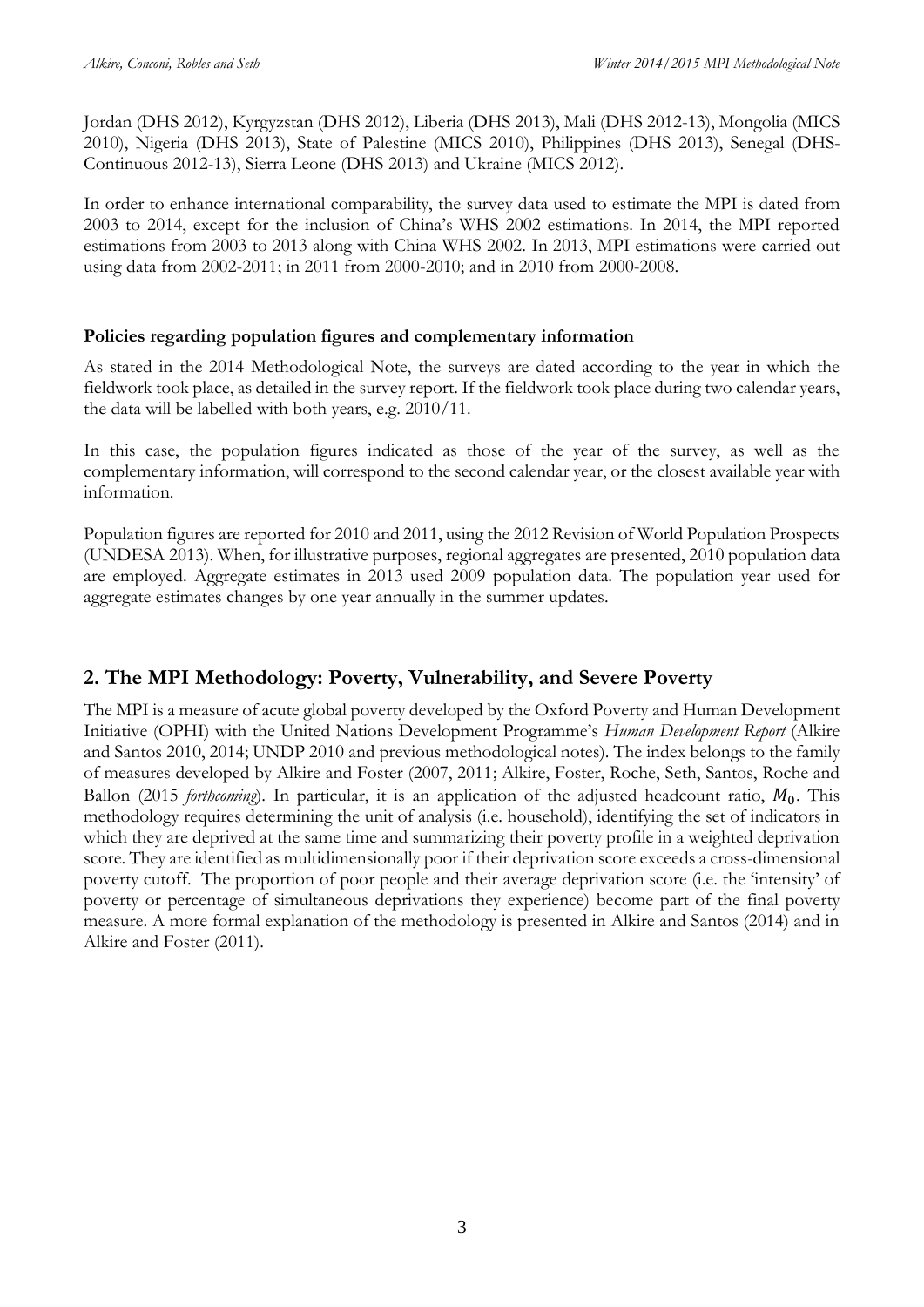| <b>Dimensions</b><br>of poverty | Indicator                                                        | Deprived if                                                                                                                                                                  | Weight |
|---------------------------------|------------------------------------------------------------------|------------------------------------------------------------------------------------------------------------------------------------------------------------------------------|--------|
| Education                       | Years of Schooling                                               | No household member has completed five years of schooling.                                                                                                                   | 1/6    |
|                                 | Child School Attendance                                          | Any school-aged child is not attending school up to class 8.                                                                                                                 | 1/6    |
|                                 | Child Mortality                                                  | Any child has died in the family.                                                                                                                                            | 1/6    |
| Health                          | Nutrition                                                        | Any adult or child for whom there is nutritional information is<br>malnourished.                                                                                             | 1/6    |
| Living Standard                 | Electricity                                                      | The household has no electricity.                                                                                                                                            | 1/18   |
|                                 | <b>Improved Sanitation</b>                                       | The household's sanitation facility is not improved (according to MDG<br>guidelines), or it is improved but shared with other households.                                    |        |
|                                 | Improved Drinking Water                                          | The household does not have access to improved drinking water<br>(according to MDG guidelines) or safe drinking water is more than a<br>30-minute walk from home, roundtrip. |        |
|                                 | Flooring                                                         | The household has a dirt, sand or dung floor.                                                                                                                                |        |
|                                 | Cooking Fuel<br>The household cooks with dung, wood or charcoal. |                                                                                                                                                                              | 1/18   |
|                                 | Assets ownership                                                 | The household does not own more than one radio, TV, telephone, bike,<br>motorbike or refrigerator and does not own a car or truck.                                           | 1/18   |

| Table 1: The dimensions, indicators, deprivation cutoffs and weights of the MPI |  |  |
|---------------------------------------------------------------------------------|--|--|
|---------------------------------------------------------------------------------|--|--|

Note: Further details in Table Annex A.1.

<u>.</u>

The 2014/2015 global MPI assesses multidimensional poverty for people in 110 countries for which data from 2002 onwards are available.<sup>3</sup> As summarized in Table 1, the MPI uses information from 10 indicators which are organised into three dimensions:<sup>4</sup> health, education and living standards, following the same dimensions and weights as the Human Development Index (HDI). Each person is identified as deprived or non-deprived in each indicator based on a deprivation cutoff (more details in Alkire and Santos 2010). Health and Education indicators reflect achievements of all household members. Then, each person's deprivation score is constructed based on a weighted average of the deprivations they experience using a nested weight structure: equal weight across dimension and equal weight for each indicator within dimensions. Finally, a poverty cutoff of 33.33% identifies as multidimensionally poor those people whose deprivation score meets or exceeds this threshold.

The MPI reflects both the **incidence** or headcount ratio  $(H)$  of poverty – the proportion of the population that is multidimensionally poor – and the average **intensity**  $(A)$  of their poverty – the average proportion of indicators in which poor people are deprived. The MPI is calculated by multiplying the incidence of poverty by the average intensity across the poor  $(H \times A)$ . A person is identified as poor if he or she is deprived in at least one third of the weighted indicators. Those identified as 'Vulnerable to Poverty' are deprived in 20% – 33.33% of weighted indicators and those identified as in 'Severe Poverty' are deprived in 50% or more of the dimensions.

<sup>3</sup> MPI estimations prior to 2002 are available for two additional countries (Angola and Myanmar).

<sup>4</sup> For a more detailed description of the indicator definitions, see Alkire and Santos (2010) and Alkire Roche Santos and Seth (2011).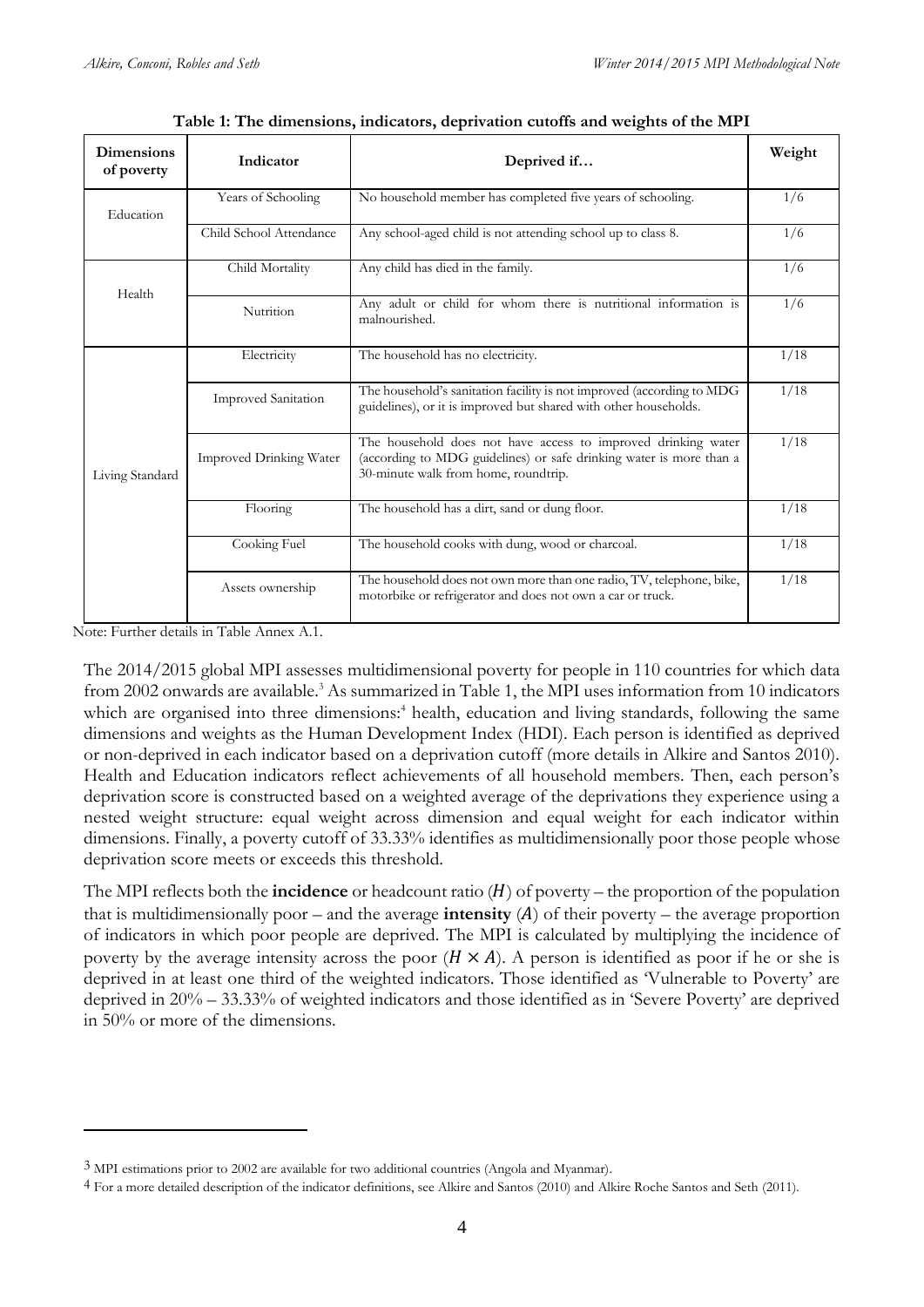# <span id="page-4-0"></span>**3. The Measurement of Destitution and of Inequality among the poor.**

In 2014, to illustrate the ability of the MPI to consider the 'depth' of deprivations rigorously although data may be ordinal, we estimate a linked poverty measure which we call destitution for some countries. The destitution measure has precisely the same dimensions, indicators, weights, and poverty cutoff as the MPI. Only one set of parameters changes: the deprivation cutoffs. The cutoffs for 8 of the 10 indicators reflect more extreme deprivations. As a result, the destitution measure identifies a strict subset of the MPI poor who are also deprived in at least one-third of the indicators according to the destitution cutoffs.

That is, those identified as 'destitute' are deprived in at least one third or more of the same weighted indicators with more extreme deprivation cutoffs (as described in Table 2). Data on destitution is available for 62 of the 110 countries analysed in the 2014/2015 MPI. For details, see Alkire, Conconi & Seth (2014b).

| Dimensions of<br>poverty (same as for<br>standard MPI) | Indicator (same as for<br>standard MPI) | Deprived if                                                                                                               |  |  |
|--------------------------------------------------------|-----------------------------------------|---------------------------------------------------------------------------------------------------------------------------|--|--|
| Education                                              | Years of Schooling                      | No household member has completed at least one year of schooling.                                                         |  |  |
|                                                        | Child School Attendance                 | No children are attending school up to the age at which they should finish<br>class 6.                                    |  |  |
| Health                                                 | Child Mortality                         | 2 or more children have died in the household.                                                                            |  |  |
|                                                        | Nutrition                               | Severe undernourishment of any adult (BMI<17kg/m <sup>2</sup> ) or any child<br>(-3 standard deviations from the median). |  |  |
|                                                        | Electricity                             | The household has no electricity (no change).                                                                             |  |  |
|                                                        | <b>Improved Sanitation</b>              | There is no sanitation facility (open defecation).                                                                        |  |  |
|                                                        | Improved Drinking Water                 | The household does not have access to safe drinking water, or safe water<br>is more than a 45-minute walk (round trip).   |  |  |
| Living Standard                                        | Flooring                                | The household has a dirt, sand, or dung floor (no change).                                                                |  |  |
|                                                        | Cooking Fuel                            | The household cooks with dung or wood (coal/lignite/charcoal are<br>now non-deprived).                                    |  |  |
|                                                        | Assets ownership                        | The household has no assets (radio, mobile phone, refrigerator, etc.)<br>and no car.                                      |  |  |

**Table 2: The dimensions, indicators, deprivation cutoffs and weights of the Destitute**

Note: Further details in Table Annex A.2.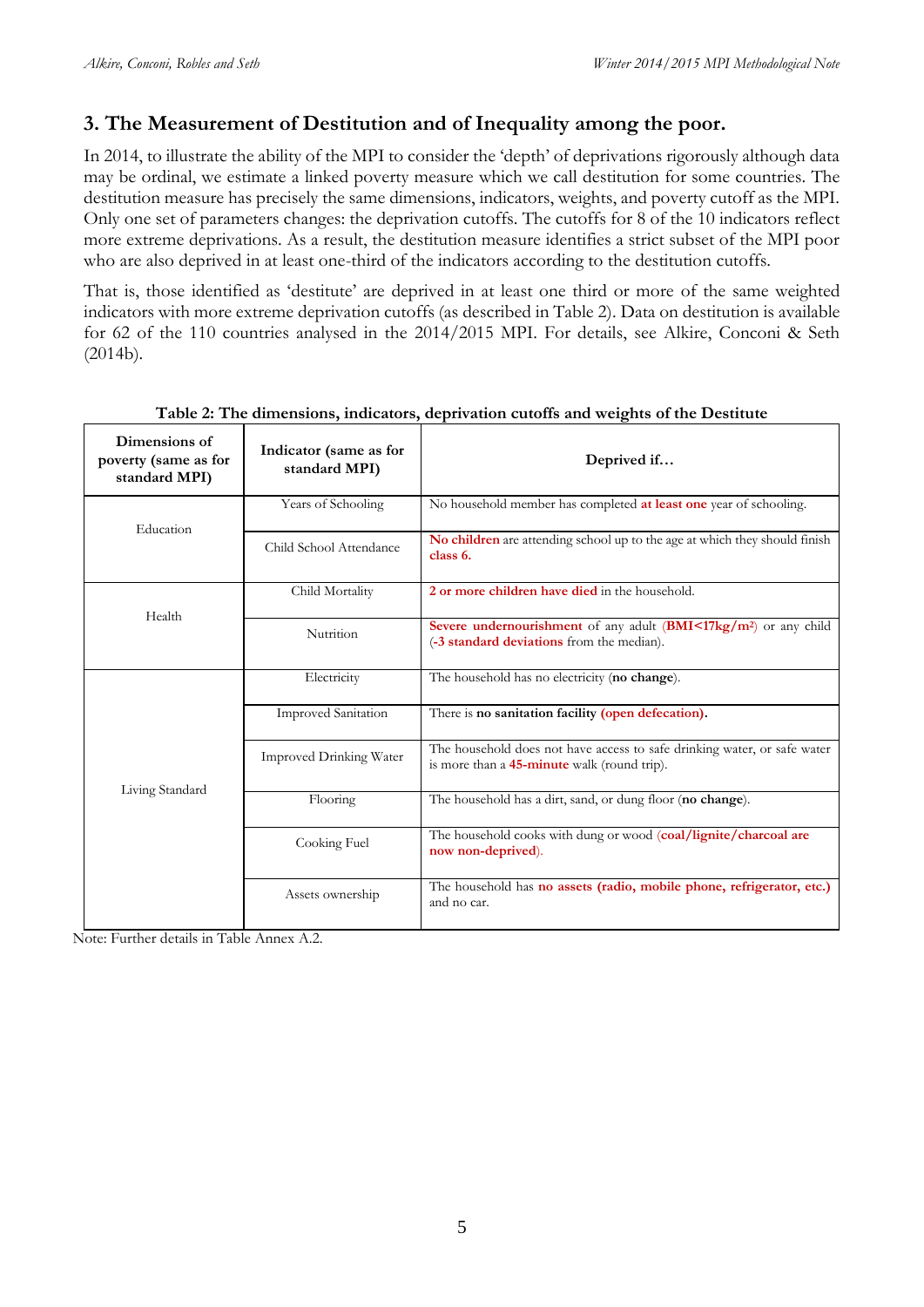Since 2014 we have also measured the level of inequality in deprivation scores among the poor, both at the national level and within subnational regions, by using a separate, decomposable inequality measure. We also use the measure to assess disparity across subnational MPIs. Seth and Alkire (2014) proposed an additively decomposable inequality measure which is a positive multiple of "variance" and which can be broken down into a within-group and a between-group component. For measuring inequality among the poor at the national or subnational level, the inequality measure  $I<sup>q</sup>$  uses the vector of deprivation scores of the q poor people  $c_i(k)$ .

$$
I^{q} = \frac{\tilde{\beta}}{q} \sum_{i=1}^{q} [c_i(k) - A]^2.
$$

The difference between each poor person's deprivation score and average intensity is squared, and the squared distances summed and multiplied by a constant  $\tilde{\beta}$  to create the measure of inequality. The deprivation scores of the poor range between 1/3 and 1, and so we set  $\tilde{\beta} = 1/9$ . This is the maximum possible value the inequality measure can take given the range of deprivation scores and thus ensures that the inequality measure is bounded between zero and one. In the 2014/2015 MPI estimations, inequality among the poor at the national level varies from 0.006 to 0.300, and inequality among the poor at the subnational level varies from 0 to 0.351.

A lower level of inequality among the poor or a reduction in the level of inequality among the poor, however, may not mean that poverty has uniformly gone down in all regions or population subgroups.

For further details of the measure and how it is applied, see Seth and Alkire (2014), available at [http://www.ophi.org.uk/measuring-and-decomposing-inequality-among-the-multidimensionally-poor](http://www.ophi.org.uk/measuring-and-decomposing-inequality-among-the-multidimensionally-poor-using-ordinal-data-a-counting-approach/)[using-ordinal-data-a-counting-approach/.](http://www.ophi.org.uk/measuring-and-decomposing-inequality-among-the-multidimensionally-poor-using-ordinal-data-a-counting-approach/)

## <span id="page-5-0"></span>**4. Considerations by country**

This section comments on methodological issues in the 17 countries updated in Winter 2014/2015.

- **Benin** (DHS 2011-2012): The DHS 2011-2012 report establishes that that the proportion of eligible children for whom the anthropometric measures are 'acceptable' is only 59% (p. 14) and that such proportion is not representative of the population of children in Benin. The DHS/ICFI colleagues advised us to estimate the MPI without using information on child malnutrition. Hence, the nutrition indicator contains information on the BMI of women aged 15 to 49 and eligible to be measured according to the report. Moreover, the report does not consider coal and lignite or other types of fuel as solid fuel, nor does it consider no food cooked at home as comparable to solid fuel (p. 21), so the MPI estimation does not consider these categories as non-improved fuel. The DHS report considers toilets that 'flush to somewhere else' and 'flush don't know where' as non-improved toilet (p. 12), and this estimation of MPI considers the same category as non-improved sanitation. Finally, the start age of school was considered to be 6 according to UNESCO, as the school age is unclear in the report.
- **Chad** (MICS 2010): Nutritional information was collected for every child under 5, but not for adults. P. 82 of the MICS report does not consider other types of fuel as solid fuel, so this category was not considered as non-improved fuel for MPI estimations. Page 102 of the report considers rainwater as unimproved source of drinking water and so does this estimation of MPI. Page 111 of the report also considers toilets that 'flush to somewhere else' as non-improved, and this estimation of MPI considers the same category as non-improved. The same page of the document reports open defecation as neither improved nor non-improved toilet. However, MPI estimation has considered open defecation as nonimproved. The analysis of missing information subnationally shows that Chad MICS 2010 has a sample loss between 10-15% for some regions. One of the indicators mostly affected by missing information is school attendance. However, there was no significant bias when comparing multidimensional poor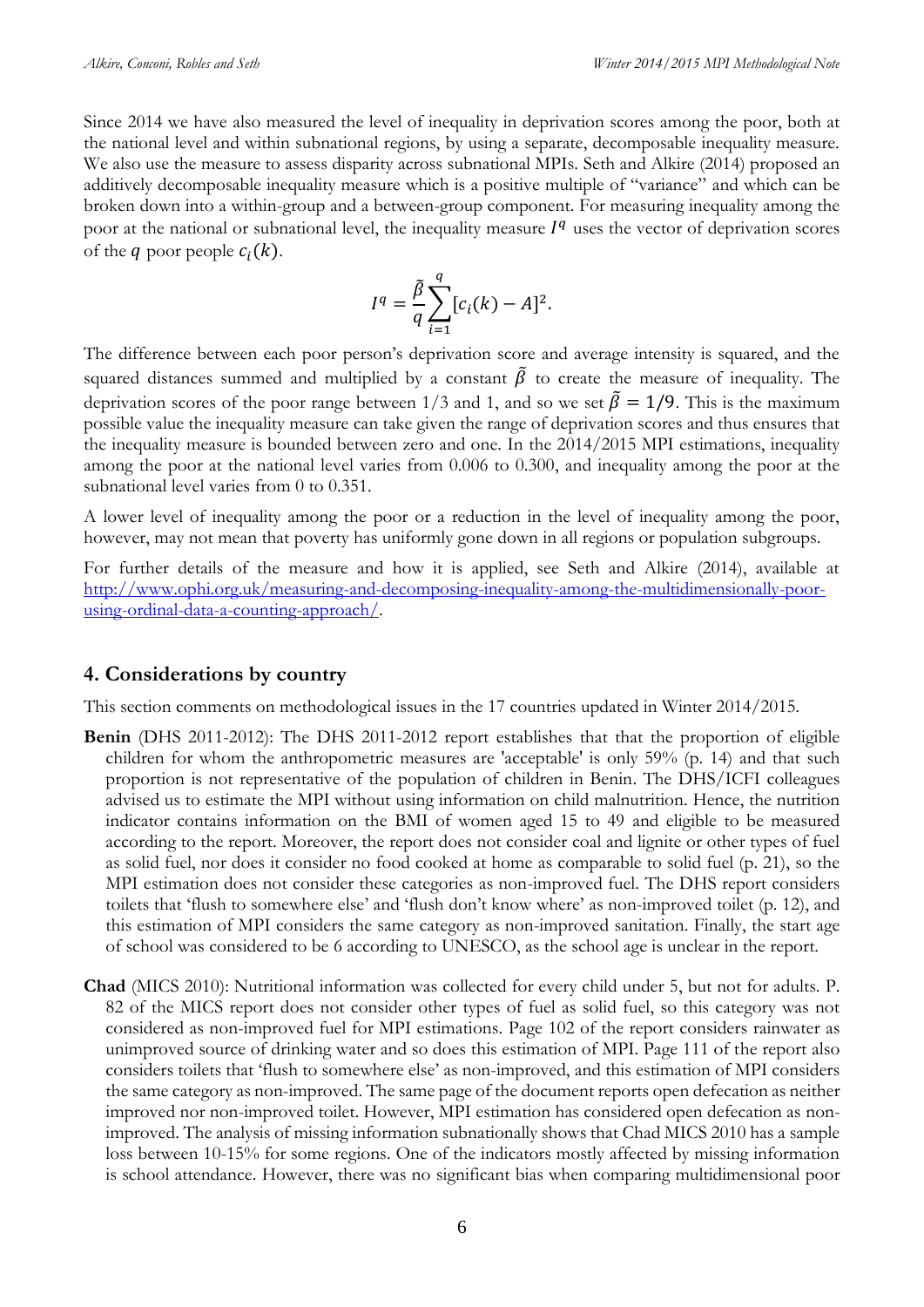households with non-poor households. Hence, MPI may be slightly underestimating deprivations in school attendance, but it is not significantly biased.

- **Comoros** (DHS-MICS 2012): A previous MPI estimation for Comoros dated from 2000 and it was not reported in 2013 and 2014 due to being outdated. This country's new estimation uses data collected in 2012. All women aged 15 to 49 and children younger than 5 years old were eligible for anthropometric measures. The DHS report considers toilets that 'flush to somewhere else' or that flush to unknown place as non-improved (p. 11), and this estimation of MPI considers the same categories as nonimproved sanitation. The report also considers rainwater as non-improved source of drinking water and so does this estimation of MPI. Moreover, the report considers 'no food cooked in household' and other types of fuel as non-solid fuel, and this MPI estimation considers those as improved source of cooking fuel. P. 10 of the report considers rainwater as non-improved source of drinking water, and so does this MPI estimation.
- **Democratic Republic of the Congo** (DHS 2013-14): Anthropometric measures were gathered among 50% of eligible women aged 15 to 49 years old and their children aged younger than five. Following guidelines from the Methodological Note 2013 (Alkire, Conconi and Roche 2013), the MPI estimation is based on this subsample. Moreover, the report does not consider 'no food cooked in household' and other types of fuel as solid fuel and this estimation of MPI does not consider the latter category as nonimproved. Page 20 of DHS report considers 'no facility/bush/field' as an ambiguous category, but this MPI estimation has considered as non-improved. The report also considers toilets that 'flush to somewhere else' or that flush to an unknown place as non-improved sanitation (p. 20), and so does this estimation of MPI.
- **Guinea** (DHS-MICS 2012): Anthropometrics were taken for a subsample of women aged 15 to 49 and children younger than 5 in 50% of eligible households. Following guidelines from the Methodological Note 2013 (Alkire, Conconi and Roche 2013), the MPI estimation is based on this subsample. The report considers toilets that 'flush to somewhere else' or that flush to unknown place as non-improved (p. 18), and this estimation of MPI considers the same categories as non-improved. The report considers 'no food cooked in household' and other types of fuel as non-solid fuel, and this MPI estimation considers those as improved source of cooking fuel. Finally, the report also considers water 'piped into neighbour' as improved source of drinking water and so does the MPI estimation.
- **Jordan** (DHS 2012): Anthropometrics were taken for a subsample, i.e. half of the households. Following guidelines from the Methodological Note 2013 (Alkire, Conconi and Roche 2013), the MPI estimation is based on this subsample. The DHS report considers toilets that 'flush to somewhere else' as nonimproved (p. 12), and this estimation of MPI considers the same category as non-improved. Moreover, coal and wood as sources of cooking fuel are grouped together in the same category, so both are considered as solid fuels for MPI and destitution estimations. Unfortunately, the dataset does not contain information on the presence of bicycles or motorcycles in the household.
- **Kyrgyzstan** (DHS 2012): Anthropometric measures are available for all children under five and women aged 15 to 49. Toilets that 'flush to somewhere else' or flush to unknown place were considered as non-improved following p. 15 of the report; additionally, the categories of 'no facility/bush/field' and 'bucket toilet' were considered as non-improved for the purposes of destitution.
- **Liberia** (DHS 2013): Anthropometrics were taken from eligible women (aged 15-49), men (aged 15-49) and children (0-59 months) living in a 50% subsample of households. Following guidelines from the Methodological Note 2013 (Alkire, Conconi and Roche 2013), the MPI estimation is based on this subsample. The DHS report considers toilets that 'flush to somewhere else' or that flush to unknown place as non-improved and so does this MPI estimation. Moreover, the report considers 'no food cooked in household' as non-solid fuel, and this MPI estimation considers those as improved access to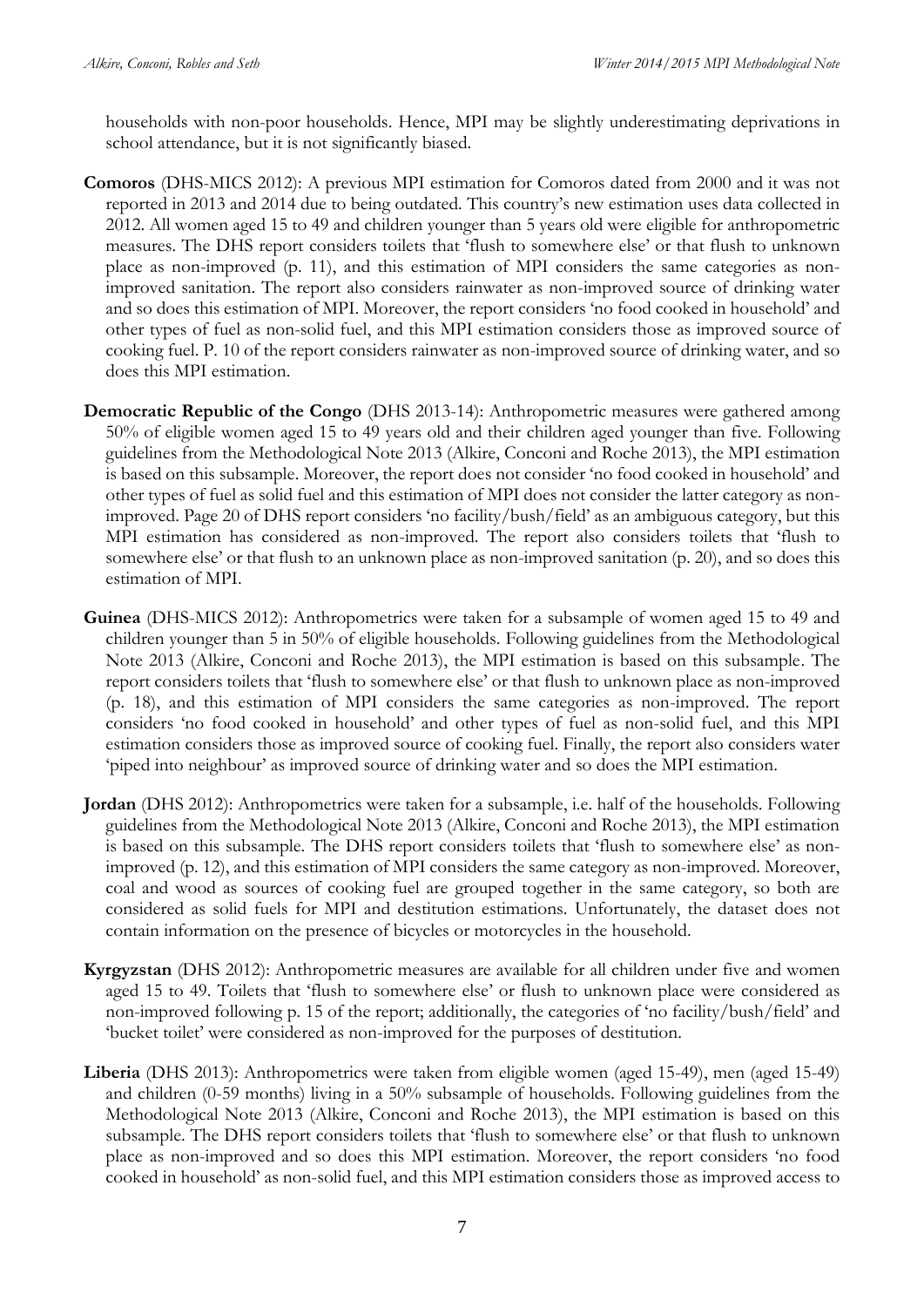cooking fuel. Regional comparability with past estimations may be limited due to the fact that the South Central region now includes Morovia but did not in the past. The survey does not include information on access to landline telephone, so access to mobile telephone was used to assess access to telephone.

- **Mali** (DHS 2012-2013): Anthropometrics were taken from a subsample of eligible women and children in half of the households. Following guidelines from the Methodological Note 2013 (Alkire, Conconi and Roche 2013), the MPI estimation is based on this subsample. The DHS report considers toilets that 'flush to somewhere else' or that flush to unknown place as non-improved and so does this MPI estimation. Moreover, the report considers 'no food cooked in household' as non-solid fuel, and this MPI estimation considers those as improved access to cooking fuel. These results have limited comparability to those from previous rounds, as the North of the country was not surveyed due to an ongoing conflict in the area (p. 11).
- **Mongolia** (MICS 2010): Anthropometric measures were taken for all children in eligible households, but not for adults.
- **Nigeria** (DHS 2013): Anthropometric measures are available for all children under five and eligible women aged 15-49. Sachet water has been coded as non-improved source of water following the country report (p. 12).
- **State of Palestine** (MICS 2010): Anthropometric measures are available for all children under five, but not for adults. The DHS report considers toilets that 'flush to somewhere else' or that flush to unknown place as non-improved source of sanitation and so does this MPI estimation. Two categories for source of drinking water, 'purchased gallons' and 'protected spring' were considered in the report as nonimproved; however, 'purchased gallons' was considered non-improved while 'protected spring' was considered as improved source of drinking water in MPI estimations. Unfortunately, the dataset does not contain information on the presence of bicycles or motorcycles in the household. Following our guidelines to compute subnational figures (Alkire, Roche and Seth 2011), subnational decomposition is not reported since they presented a sample loss greater than 15% in several regions.
- **Saint Lucia** (MICS 2012): MPI 2015 is the first estimation for Saint Lucia. Anthropometric measures are available for all children under five but not for adults. Unfortunately, the survey did not gather information on child mortality, and this indicator has been omitted from this estimation. The MICS report considers 'no food cooked at home' as improved cooking fuel, and so does this MPI estimation. Subnational decomposition cannot be obtained from this survey data.
- Senegal (DHS-Continuous 2012-2013): Following the survey report, the category 'other fuel' was considered as an improved source of cooking fuel. Anthropometric information was gathered from all eligible women aged 15-49 and all children younger than 5.
- **Sierra Leone** (DHS 2013): Anthropometric measures were gathered for eligible women (aged 15 to 49), men (aged 15 to 59) and children younger than 5 in 50% of households selected for interview. The DHS report considers toilets that 'flush to somewhere else' or that flush to unknown place as nonimproved and so does this MPI estimation. Moreover, the report considers 'no food cooked in household' and 'other sources' as non-solid fuel, and this MPI estimation considers those as improved access to cooking fuel.
- **Philippines** (DHS 2013): Unfortunately, this survey did not gather information on school attendance and nutrition, and these indicators have been omitted from the estimation. Page 9 of the report considers toilets that 'flush to somewhere else' or that flush to unknown place as non-improved and so does this MPI estimation. The report also establishes that public toilet is neither improved nor non-improved. Most of the households with access to public toilet are classified as non-improved due to sharing.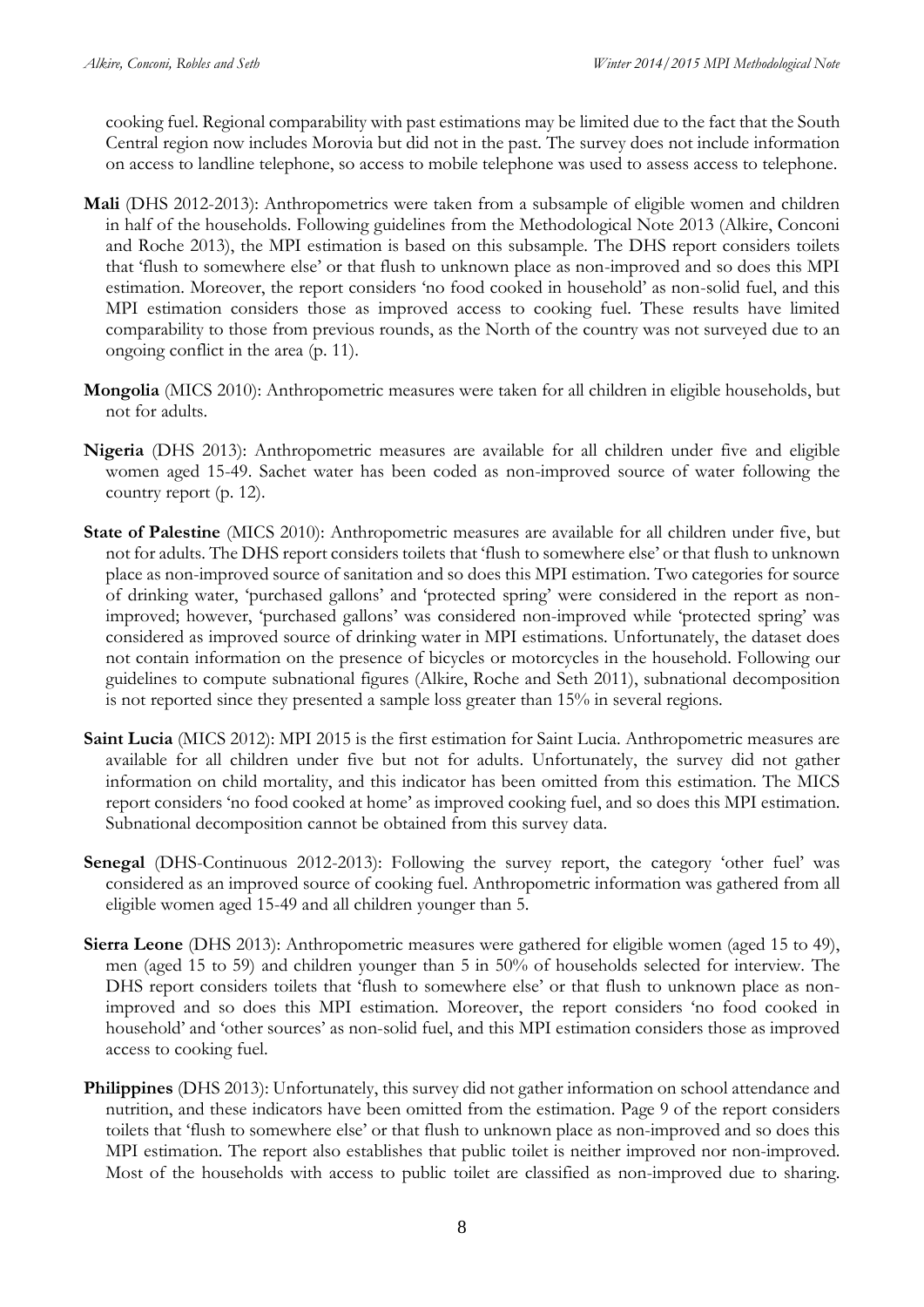Finally, p. 8 of the report considers 'semi-protected well' as a source of improved drinking water and so does the MPI estimation.

**Ukraine** (MICS 2012): Following our guidelines to compute subnational figures (Alkire, Roche and Seth 2011), subnational results are not reported for this country since the headcount ratio of multidimensional poverty is below 1.5%. Unfortunately, the survey did not gather information on nutrition, and this indicator has been omitted from the estimation.

## **Cited References**

- Alkire S., P. Ballon, J. E. Foster, J. M. Roche, M. Santos and S. Seth (2015 *forthcoming*) *Multidimensional Poverty Measurement and Analysis*, Oxford University Press.
- Alkire, S., A. Conconi, and S. Seth (2014a): 'Multidimensional Destitution: an ordinal counting methodology for constructing linked subsets of the poor'. *OPHI Research in Progress 42a.*
- Alkire, S., A. Conconi, and S. Seth (2014): "[Multidimensional Poverty Index 2014:](http://www.ophi.org.uk/multidimensional-poverty-index/mpi-2014/mpi-methodology/) Brief Methodological Note and Results", Oxford Poverty and Human Development Initiative (OPHI), Oxford University.
- Alkire, S., A. Conconi, and J.M. Roche (2013): "[Multidimensional Poverty Index 2013:](http://www.ophi.org.uk/multidimensional-poverty-index/mpi-2014/mpi-methodology/) Brief Methodological Note and Results", Oxford Poverty and Human Development Initiative (OPHI), Oxford University.
- Alkire, S. and Foster, J. E. (2007). "Counting and Multidimensional Poverty Measures," OPHI *Working Paper 7*. Oxford Poverty and Human Development Initiative, University of Oxford.
- Alkire, S. and Foster, J. E. (2011). "Counting and Multidimensional Poverty Measurement," *Journal of Public Economics*, 95(7): 476–487.
- Alkire, S. and Roche, J.M. (2013). "How Successful are Countries in Reducing Multidimensional Poverty? Insights from Inter-Temporal Analyses of Twenty-two Countries." *mimeo*
- Alkire, S., Roche, J.M., Santos, M.E., and Seth, S. (2011). "[Multidimensional Poverty Index 2011:](http://www.ophi.org.uk/multidimensional-poverty-index/mpi-2014/mpi-methodology/) Brief Methodological Note." Oxford Poverty and Human Development Initiative (OPHI), University of Oxford.
- Alkire, S. and Santos, M. E. (2010), "Acute Multidimensional Poverty: A New Index for Developing Countries," *OPHI Working Paper 38*. Oxford Poverty and Human Development Initiative, University of Oxford.
- Alkire, S., Roche, J. M., and Seth S. (2011). 'Sub-national Disparities and Inter-temporal Evolution of Multidimensional Poverty across Developing Countries'. *OPHI Research in Progress* 32a.
- Alkire, S., Roche, J. M., and Vaz, A. (2014). 'Multidimensional Poverty Dynamics: Methodology and Results for 34 Countries'. *OPHI Research in Progress 41a.*
- Alkire, S., Roche, J. M., Santos, M. E., and Seth, S. (2011). 'Multidimensional Poverty Index 2011: Brief Methodological Note'. *OPHI Briefing* 07.
- Alkire, S. and Santos, M. E. (2013), "Measuring Acute Poverty Using the Multidimensional Poverty Index: Robust Comparisons and Future Prospects," *OPHI Working Paper 59*. Oxford Poverty and Human Development Initiative, University of Oxford.
- Alkire, S., Santos, M. E., Seth, S., and Yalonetzky, G. (2010). 'Is the Multidimensional Poverty Index Robust to Different Weights?' *OPHI Research Paper 22a.*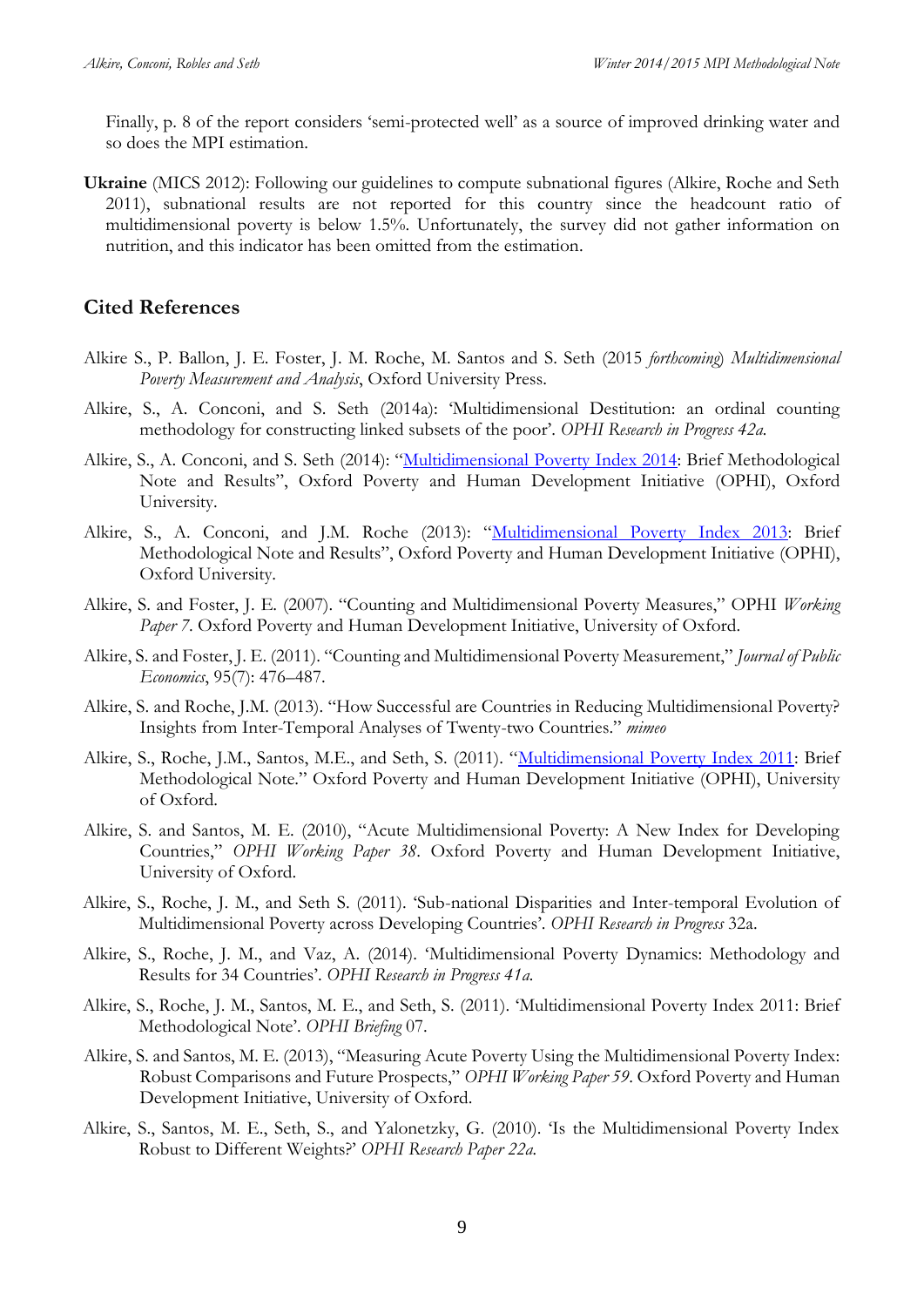- Alkire, S. and Seth, S. (2013). "Multidimensional Poverty Reduction in India between 1999 and 2006: Where and How?" *OPHI Working Paper 60.* Oxford Poverty and Human Development Initiative, University of Oxford.
- DevInfo Digital Map Library, New York: UNICEF [available at http://www.devinfo.org/libraries/aspx/DevInfoMapLibrary.aspx?T=ML&PN=diorg/di\_digital \_map\_library.html accessed on 29 Dec 2014].
- GADM (2012) GADM database of Global Administrative Areas [available at http://www.gadm.org/country accessed on 29 Dec 2014].
- ICF International (2014) Spatial Data Repository, The Demographic and Health Surveys Program, Calverton: ICF International [available at spatialdata.dhsprogram.com, accessed on 18 Dec 2014].
- Oxford Poverty and Human Development Initiative (2015). "Multidimensional Poverty Index Data Bank." Oxford Poverty and Human Development Initiative, University of Oxford. Available at: [www.ophi.org.uk/multidimensional-poverty-index/mpi-country-briefings/.](http://www.ophi.org.uk/multidimensional-poverty-index/mpi-country-briefings/)
- UNDESA (2013). United Nations, Department of Economic and Social Affairs, Population Division (June). *World Population Prospects: The 2012 Revision*, DVD Edition.
- UNDP (2010). *Human Development Report 2010: The Real Wealth of Nations: Pathways to Human Development*. New York: Palgrave Macmillan.
- Seth, S. and Alkire, S. (2014). 'Measuring and Decomposing Inequality among the Multidimensionally Poor using Ordinal Variables: A Counting Approach'. *OPHI Working paper* 68.
- Rutstein, S.O. and Rojas, G. (2006). "Online Guide to DHS Statistics," Demographic and Health Surveys. http://legacy.measuredhs.com/help/Datasets/index.htm Accessed January 2013.
- WHO Multicentre Growth Reference Study Group (2006). WHO Child Growth Standards: Length/Height-for-Age, Weight-for-Age, Weight-for-Length, Weight-for-Height and Body Mass Index-for-Age: Methods And Development. Geneva: World Health Organization. http://www.who.int/childgrowth/publications/en.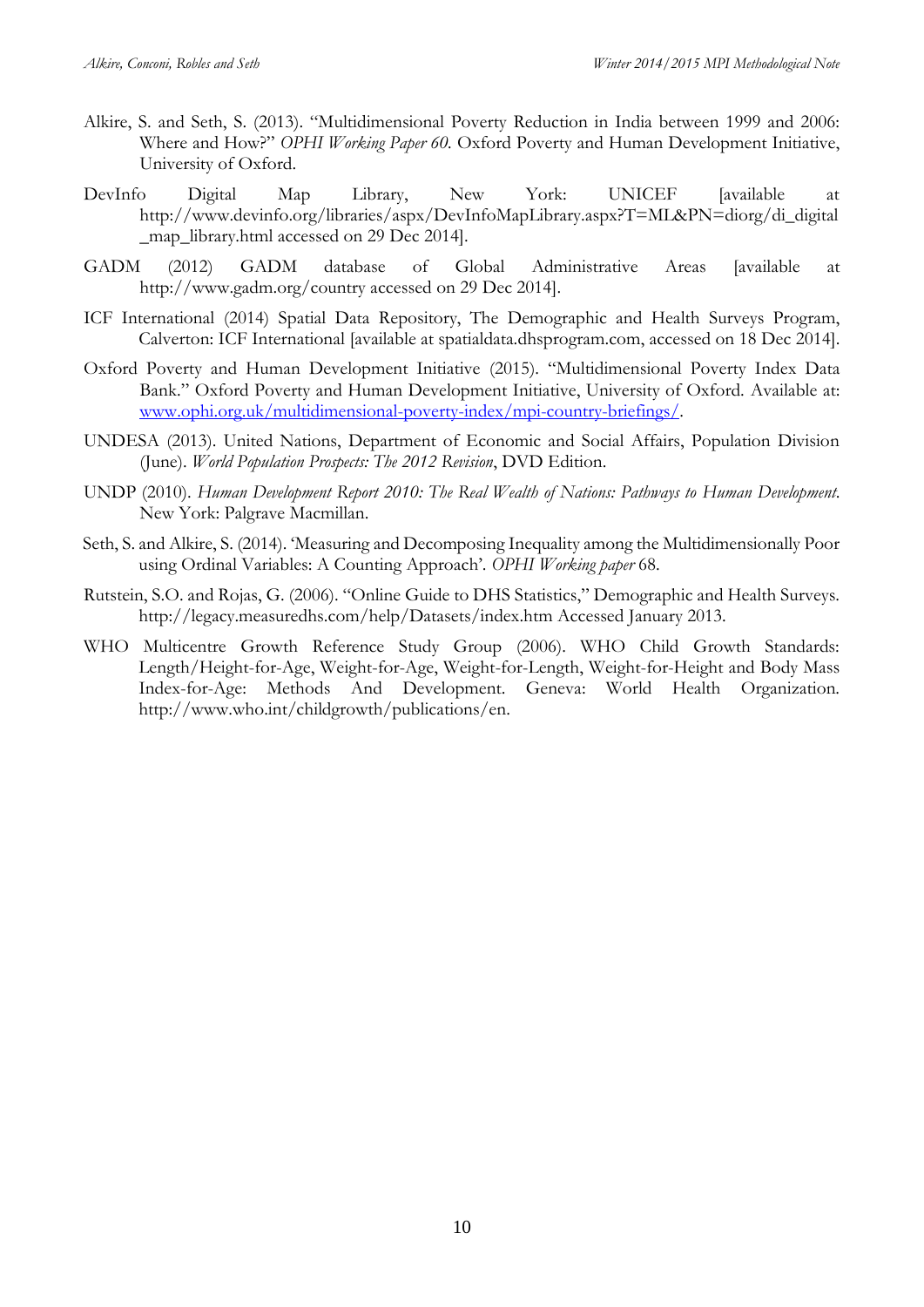| Dimension       | Indicator                  | Deprived if                                                                                                                                                                    | Related to       | Relative<br>Weight |
|-----------------|----------------------------|--------------------------------------------------------------------------------------------------------------------------------------------------------------------------------|------------------|--------------------|
| Education       | Years of<br>Schooling      | No household member has completed five years<br>of schooling.                                                                                                                  | MDG <sub>2</sub> | 1/6                |
|                 | Child School<br>Attendance | Any school-aged child is not attending school up<br>to class 8.                                                                                                                | MDG <sub>2</sub> | 1/6                |
| Health          | Child Mortality            | Any child has died in the family.                                                                                                                                              | MDG4             | 1/6                |
|                 | Nutrition                  | Any adult or child for whom there is nutritional<br>information is malnourished.*                                                                                              | MDG1             | 1/6                |
| Living Standard | Electricity                | The household has no electricity.                                                                                                                                              |                  | 1/18               |
|                 | Improved<br>Sanitation     | The household's sanitation facility is not<br>improved (according to MDG guidelines), or it<br>is improved but shared with other households.**                                 | MDG7             | 1/18               |
|                 | Safe Drinking<br>Water     | The household does not have access to safe<br>drinking water (according to MDG guidelines)<br>or safe drinking water is more than a 30-minute<br>walk from home, roundtrip.*** | MDG7             | 1/18               |
|                 | Flooring                   | The household has a dirt, sand or dung floor.                                                                                                                                  |                  | 1/18               |
|                 | Cooking Fuel               | The household cooks with dung, wood or<br>charcoal.                                                                                                                            | MDG7             | 1/18               |
|                 | Assets<br>Ownership        | The household does not own more than one<br>radio, TV, telephone, bike, motorbike or<br>refrigerator and does not own a car or truck.                                          | MDG7             | 1/18               |

### **Table Annex A.1: The dimensions, indicators, deprivation thresholds and weights of the MPI**

**Note:** MDG1 is Eradicate Extreme Poverty and Hunger; MDG2 is Achieve Universal Primary Education; MDG4 is Reduce Child Mortality; MDG7 is Ensure Environmental Sustainability.

<sup>+</sup>Data Source for age children start school: United Nations Educational, Scientific and Cultural Organization, Institute for Statistics database, Table 1. Education systems [UIS,

<http://stats.uis.unesco.org/unesco/TableViewer/tableView.aspx?ReportId=163> ].

\*Adults are considered malnourished if their BMI is below 18.5 m/kg<sup>2</sup> . Children are considered malnourished if their z-score of weight-for-age is below minus two standard deviations from the median of the reference population.

\*\*A household is considered to have access to improved sanitation if it has some type of flush toilet or latrine, or ventilated improved pit or composting toilet, provided that they are not shared.

\*\*\*A household has access to clean drinking water if the water source is any of the following types: piped water, public tap, borehole or pump, protected well, protected spring or rainwater, and it is within a distance of 30 minutes' walk (roundtrip).

**Source:** Alkire and Santos (2010). For details on the rationale behind each indicator, please see Alkire and Santos (2010, 2013).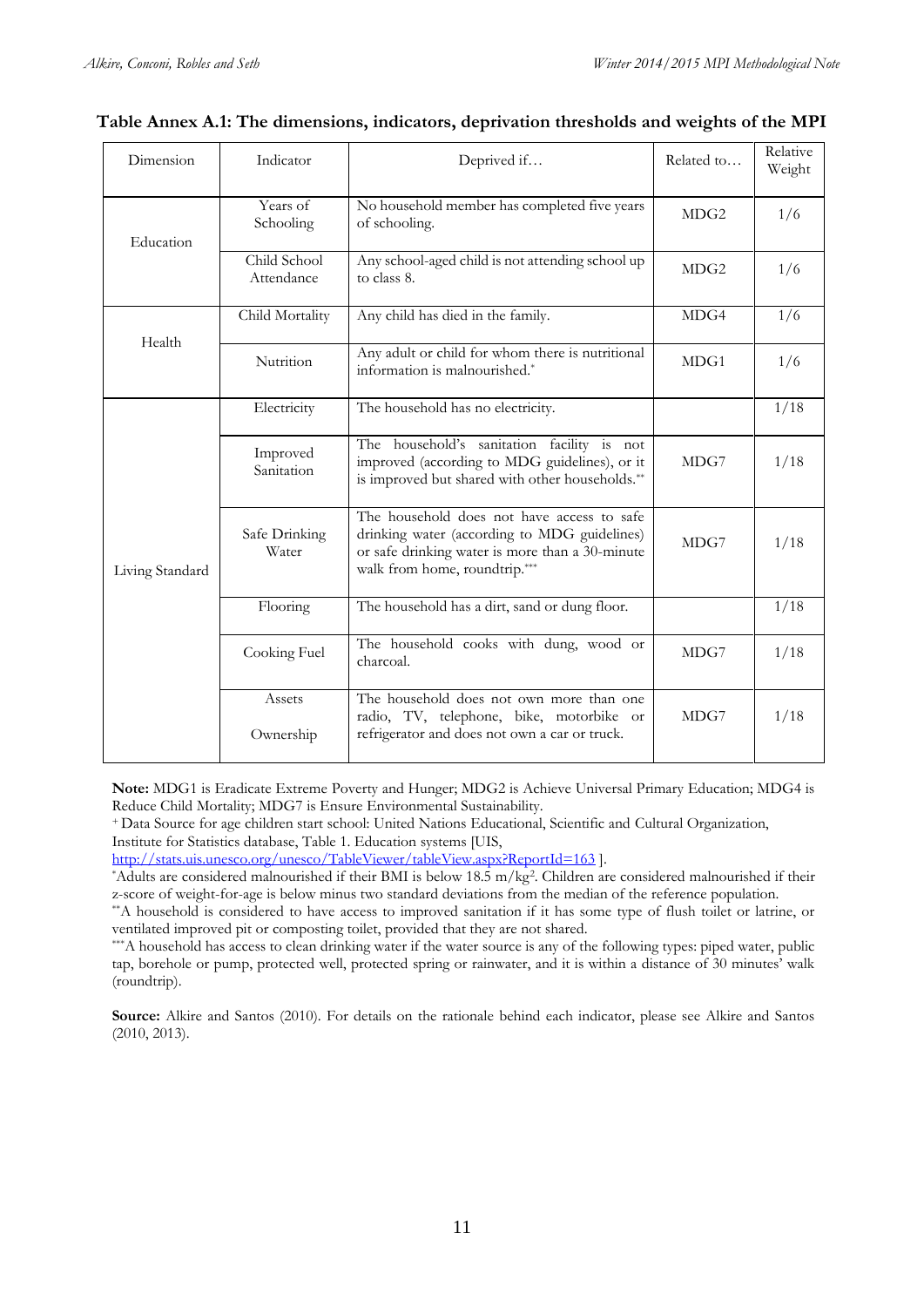| Dimension       | Indicator                  | Deprived if                                                                                                                                        | Related to       | Relative<br>Weight |
|-----------------|----------------------------|----------------------------------------------------------------------------------------------------------------------------------------------------|------------------|--------------------|
| Education       | Years of<br>Schooling      | No household member has completed at least<br>one year of schooling $(>=1)$ .                                                                      | MDG <sub>2</sub> | 1/6                |
|                 | Child School<br>Attendance | No child is attending school up to the age at<br>which they should finish class 6.                                                                 | MDG <sub>2</sub> | 1/6                |
|                 | Child Mortality            | 2 or more children have died in the household                                                                                                      | MDG4             | 1/6                |
| Health          | Nutrition                  | Severe undernourishment<br>adult<br>of any<br>(BMI<17kg/m <sup>2</sup> )<br>child<br><b>or</b><br>any<br>(-3 standard deviations from the median). | MDG1             | 1/6                |
| Living Standard | Electricity                | The household has no electricity (no change).                                                                                                      |                  | 1/18               |
|                 | Improved<br>Sanitation     | There is no facility (open defecation).                                                                                                            | MDG7             | 1/18               |
|                 | Safe Drinking<br>Water     | The household does not have access to safe<br>drinking water, or safe water is more than a 45-<br>minute walk (round trip).                        | MDG7             | 1/18               |
|                 | Flooring                   | The household has a dirt, sand, or dung floor<br>(no change).                                                                                      |                  | 1/18               |
|                 | Cooking Fuel               | The household cooks with dung or wood<br>(coal/lignite/charcoal<br>are<br>now<br>non-<br>deprived).                                                | MDG7             | 1/18               |
|                 | Assets<br>Ownership        | The household has no assets (radio, mobile<br>phone, etc.) and no car.                                                                             | MDG7             | 1/18               |

## **Table Annex A.2: The dimensions, indicators, deprivation thresholds and weights of Destitution**